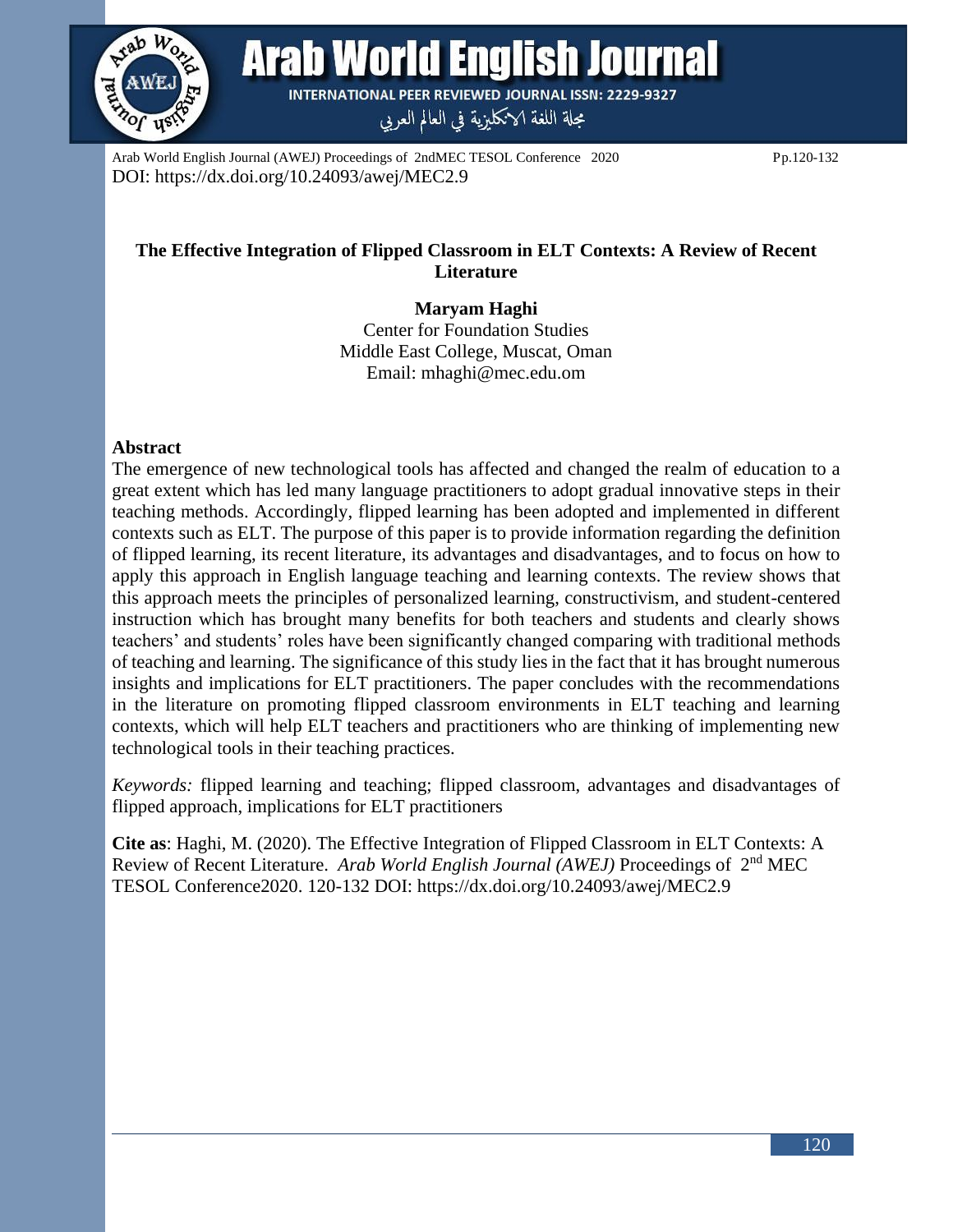### **Introduction**

There is no doubt that in recent years, teaching/learning a foreign language and the methods applied have undergone numerous changes worldwide to provide more enjoyable, motivating, and interactive learning contexts for students. Teachers no longer transfer information; rather they share the responsibility of the learning process with the learners i.e., instead of being information givers, the teaching/learning procedure requires learners to adapt teacher's plans, course syllabus, and techniques according to their own needs (Uguten & Balci, 2017). Koch, Schachenreiter, Vogt, Koch, & Wolfgang (2018) considered that the emergence of technological tools, online education, and networked information services had changed teaching tremendously. Digital technologies have greatly influenced the way we learn and obtain information. Great emphasis has been put on active (online) learner's participation. Teachers and practitioners need to emphasize networked communities and collaborative content development and filter out the appropriate content based on students' needs from among the mass of information provided globally. "In modern learning environments, the learners move to the center, and the choice of learning resources is closely related to the professional context (p. 31).

### According to Musallam

 Flipped learning is a pedagogical approach in which direct instruction moves from the group learning space to the individual learning space and the resulting group space is transformed into a dynamic, interactive learning environment where the educator guides students as they apply the concepts and engage creatively in the subject matter (as cited in Bergmann & Sams, 2014, p.6).

 This study intends to analyze and investigate the contents and trends of flipped classrooms based on related studies and literature conducted in education.

### **Literature Review**

## *Flipped Learning and Teaching*

 Bergman and Sams (2014) discussed that flipped learning is a method in which the teacher delivers the lecture to students via video outside the class. Consequently, class time is for active problem-solving and more interactions with peers and teachers. They emphasized that in a flipped learning context, the teacher can adapt the style, methods, and circumstances based on the students. Every teacher can personalize their version of flipped learning for their students. They emphasize components of a thriving flipped learning environment such as:

- Collaboration
- Student-centered learning
- Optimized learning spaces
- Adequate time for implementation
- Support from administrators
- Support from department
- Thoughtful reflection

According to Uguten and Balci (2017), students need to attend the class after they watch the videos at home or wherever they prefer, and spend the class time discussing the unclear points with their teacher and peers. They do more activities, which will lead to a better understanding of the topic. As Strayer (2007) stated in Basal (2015), in a flipped classroom, students have the opportunities to watch or re-watch lessons as needed, and contribute to personalization with video lectures.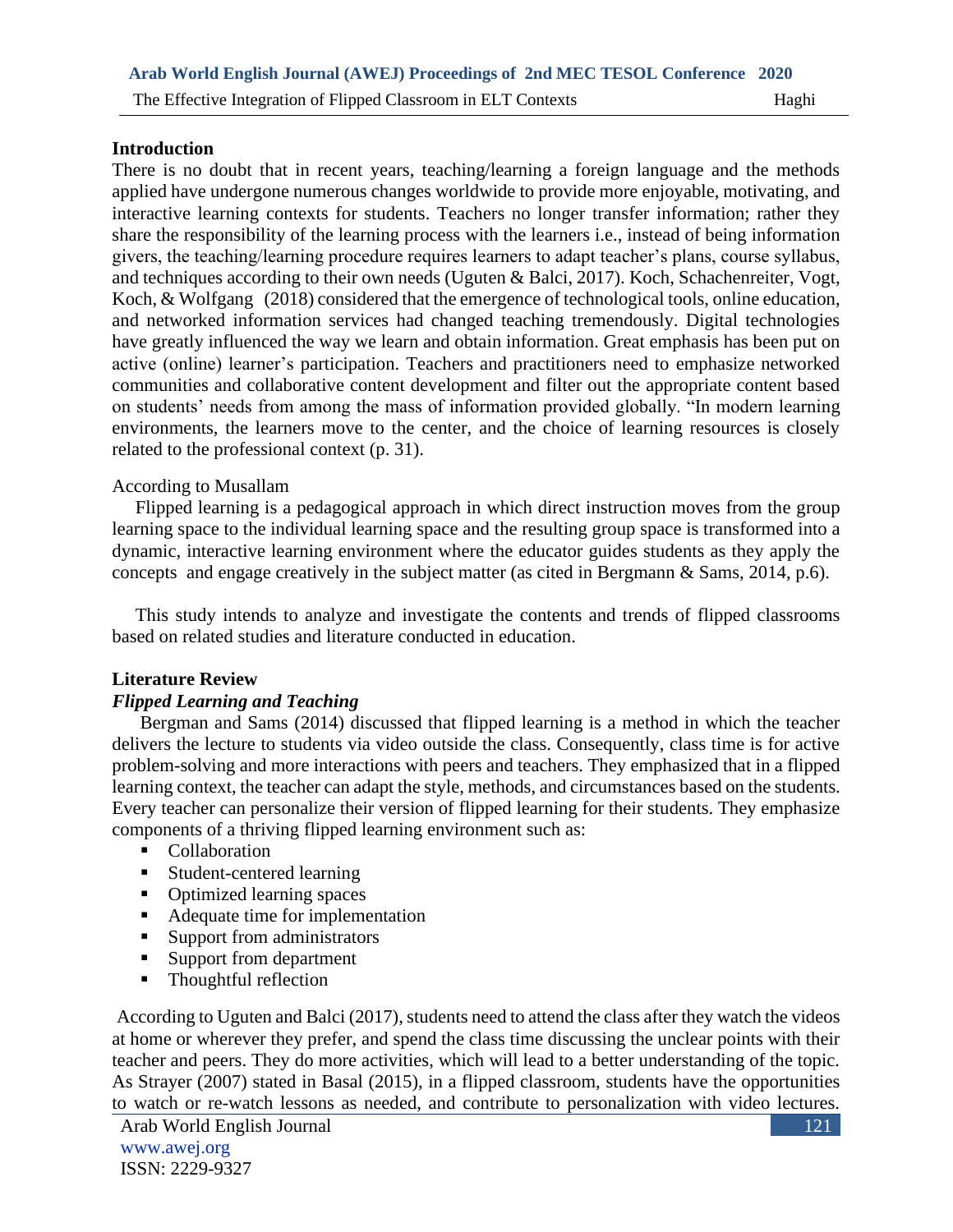Furthermore, the flip can contribute further to the individual needs of students by providing a variety of materials in addition to lecture videos. Balaji (2018) expressed that "The classroom should be an entrance into the world, not an escape from it," famously quipped John Ciardi, a famous American poet, and etymologist (p. 75). Raphael, Karoline, Erika, Claudio, Gilberto, & Joquebede (2019) pointed out that "the active methodologies seek to value the student, who is as a responsible part of the teaching-learning process; becomes the protagonist and may be able to make decisions" (P. 2).

 Basal (2015) clarified that in the flipped teaching/learning model, the teacher's role is as a facilitator, guide, and organizer. Possessing all these roles as a teacher, a more student-centered classroom context is created, facilitating the process of being an active learner as a student. Arnold-Garza (2014) described flipped classroom as "a teaching method that delivers lecture content to students at home through electronic means and uses class time for practical application activities, may be useful for literacy instruction" (p.1).

 A flipped classroom is pedagogically critical since it meets the main principles of personalized learning, constructivism, and student-centered instruction. It is personalized since every student learns at his/her own pace. It focuses on a constructivist approach in which students take responsibility for their learning; class time is more than just didactic lecturing; allowing students to experience a variety of activities, interactive discussions, and peer and group work. It is studentcentered since the class is mainly participating in engaging activities, and the teacher's role changes to observer and facilitator, allowing the learners to be more active. As a result, students promote more meaningful learning (Rajesh, 2015). Besides, Sharma (2018) conducted and developed a theoretical study, following a constructivist view of knowledge. In the article, the researcher suggests that: "The flipped classroom approach is rooted in socio-constructivist theories of education and active learning. Popularized by Piaget and Vygotsky "(p.165). Sharma (2018) added that social constructivist theory is formed based on Vygotsky's "Zone of Proximal Development (ZPD)." ZPD illustrates the gap which exists between the learner's actual development and the potential development, which is obtained with the aid of educational support. In the higher educational contexts, the teacher is responsible for identifying the position of the student within the zone. It is crucial to investigate what skills and knowledge the student already possesses to advance to the next level. The next level of skills and knowledge is obtained with the support and guidance of the teacher. The online videos embedded in the flipped education empower the assumption and principles of constructivism by devoting the class time to inquirybased learning. The Flipped learning, supported by the tenets of constructivist theory, will empower the learner to get involved with imaginative, collaborative, and communicative activities in the construction of knowledge.

## **Flipped Classroom**

 Zainuddin and Halili (2016) confirmed that flipped classrooms are mainly based on the theory of Bloom's revised taxonomy of the cognitive domain. This taxonomy offers six levels of learning. The below explanation is from the lowest level to the highest level:

1. Remembering: at this level, the students try to recognize and recall the information they get, they try to comprehend the necessary fundamental concepts and principles of the content they have acquired.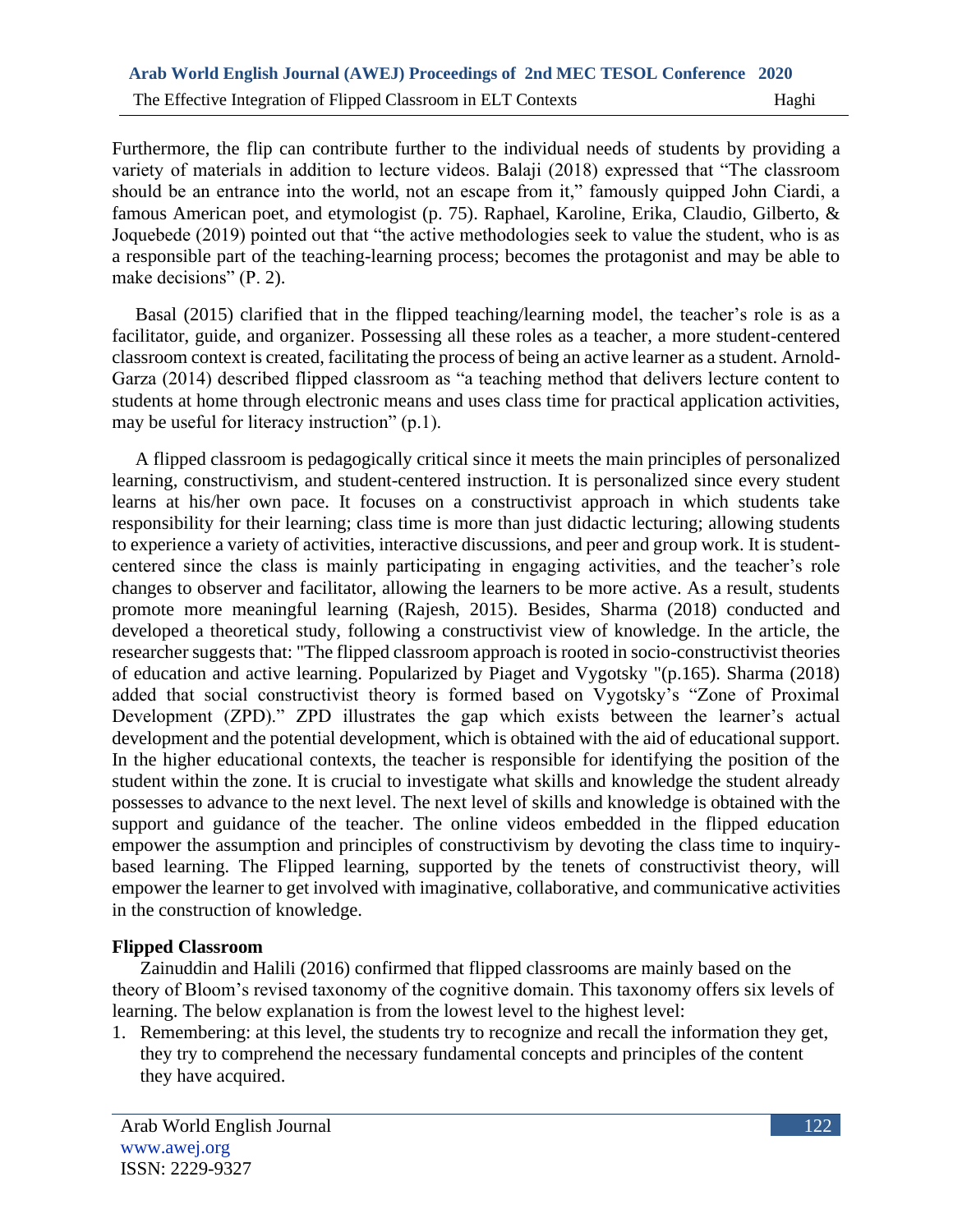- 2. Understanding: the students try to show what they have understood, interpret the information, and summarize what they learned.
- 3. Applying: the students practice whatever they learned or try to apply knowledge to the real situation.
- 4. Analyzing: at this level, the students apply their critical learning in solving the problem, discuss and debate with their peers, compare the answer with their friends, and create a summary. The students gain new knowledge and ideas after implementing critical thinking or a debate in the group activities. At this stage of learning, students produce creative thinking as well.
- 5. Evaluating: at this stage, students assess and analyze the whole learning concept, and they can determine or make judgments on how far they have successfully learned.
- 6. Creating: the students can design, develop, and produce something new from what they learned before (Bloom, 1969).

 In conducting flipped learning, remembering and understanding are considered as the lowest levels of the cognitive domain, which are practiced outside the class hour (Krathwohl & Anderson, 2010). In the classroom, the learners mainly focus on higher forms of cognitive work, consisting of applying, analyzing, evaluating, and creating. The following Figure 1 illustrates the level of students' learning in the flipped learning according to Bloom's revised taxonomy.



*Figure 1.* Bloom's revised taxonomy in the flipped classroom (Zainuddin & Halili, 2016)

 In the flipped classroom, the lower levels are dealt with before the class time through recorded videos and lectures. Readings, worksheets, and other materials also provide learning support. Consequently, in-class time can be devoted to working on higher levels of learning from application to evaluation. In such classes, students move from the lowest level (remembering) to obtain the highest level (creating). Moreover, Nederveld and Berge (2015) believe that in flipped learning, classroom time is mainly spent on application and higher-level learning rather than listening to lectures and other lower-level thinking tasks. Through applying the flipped learning, the teacher provides the opportunity for students to spend more time supporting higher-level learning tasks such as a group discussion. In contrast, lower-level tasks such as comprehension and knowledge are completed autonomously outside the class.

 Basal (2015) pinpointed that a flipped classroom can be categorized into two learning contexts: inside and outside the classroom. Both sides are remarkably interrelated and must be carefully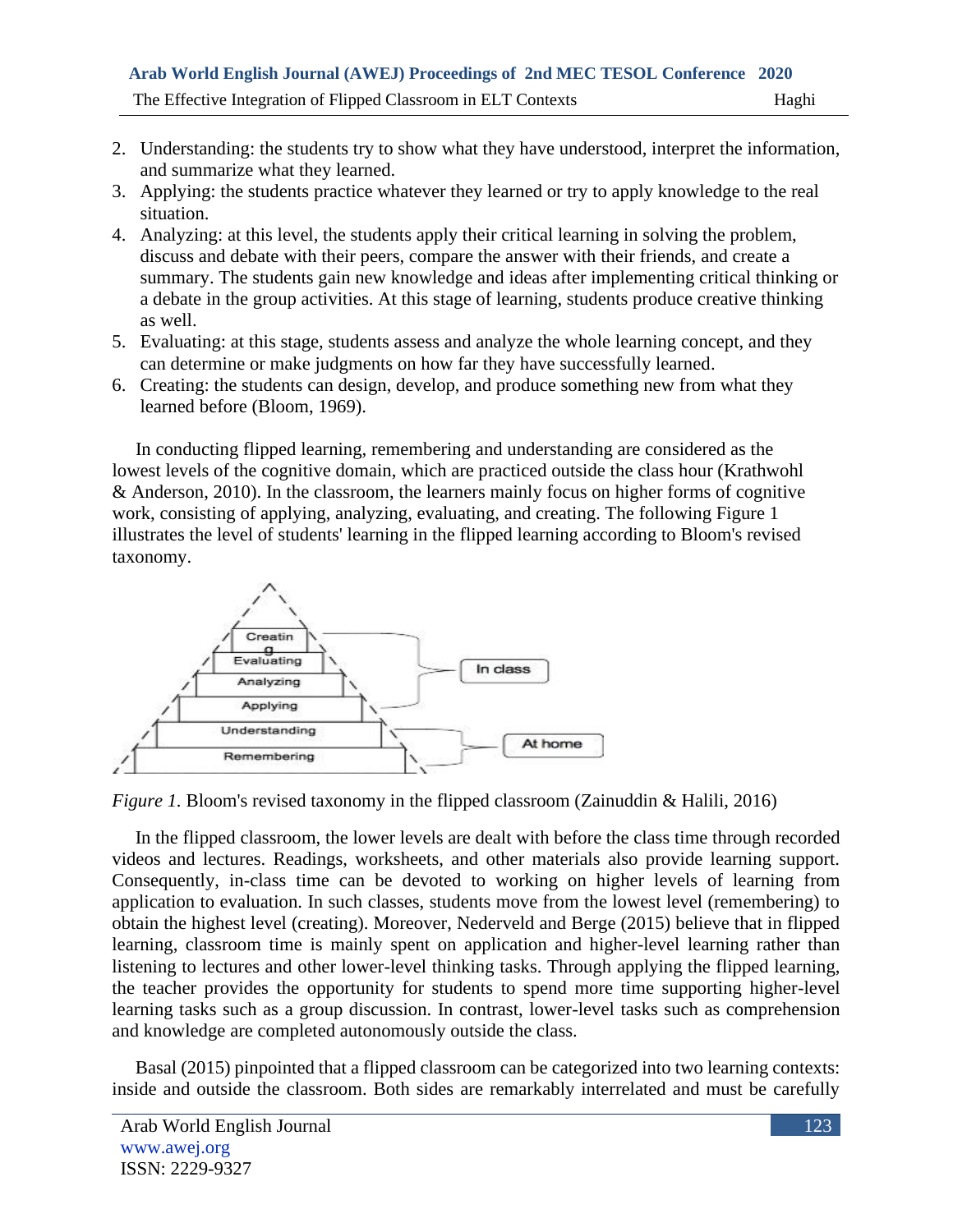integrated to obtain the best results. The first step which needs to be addressed by the teacher is detailed planning of what will occur in each context. The second step is to select a variety of appropriate activities that address the needs of all the learners with different learning styles. The next step is to specify how to integrate activities and tasks which occur in both contexts. This step is crucial because a flipped classroom is intended to be a blended approach. The last step is to implement and apply a learning management system (LMS), which presents all the activities in an organized way. An LMS is a core and integral part of a flipped classroom because it intricately relates both the inside and outside like a bridge. Consequently, it can be concluded that all these steps are intricately interwoven and no effort can be done and implemented separately.

 In a flipped classroom, pre-recorded videos are sent before the class time to students over the internet; besides simply captured lectures recorded by the teacher, the videos need to include quizzes, animations, or other features that engage students to a great extent. Monotonous videos will make students passive learners. Videos need to be supported by Web 2.0 tools like Voxopop, Jogtheweb, and Padlet. Moreover, to conduct a flipped classroom successfully, the use of a learning management system (LMS) is crucial since it helps keep all the essential tools for a flipped class under control in a single place. All LMSs have easy-to-use, free sites on the Internet; (e.g., [www.schoology.com,](http://www.schoology.com/) or [www.edmodo.com,](http://www.edmodo.com/) [www.engrade.com\)](http://www.engrade.com/), which are perfect for conducting flipped classes. Having an LMS, teachers can do numerous activities such as sending videos, assignments, and activities; contacting students; checking and grading assignments; giving feedback; and linking to other sources. Every LMS is accessible and opens 24 hours/7 days a week, providing the connection between students, teachers, and materials. All these mentioned features can only be achieved through LMS (Basal, 2015).

 He emphasized that a successful flipped classroom does not merely involve didactic recording content and sending it to students before the class time. The classroom time is for discussing the concepts, engaging in activities, clarifying intricate pieces of information, and investigating questions that are related to the content. In such classes, the videos provide enough time for inclass problem-solving activities, converting the course into a place where active learning happens.

 Accordingly, in a flipped classroom, the videos are recorded, and interactive elements are added and shared. Students are required to watch the videos before attending the class to have enough opportunity and freedom to participate in the process of learning inside the class actively. Having internet access almost everywhere worldwide, teachers can easily have access to unlimited videos for use in their language teaching classes. As a result, videos "bring the world to the class" and are more attractive, engaging, and motivating to students. Millard (2012) pointed out that flipped classrooms can lead to personalized student guidance, more student engagement, team-based skills, classroom discussion, and more creative freedom of faculty. Moreover, Hu (2018) clarified that unlike the previous teaching models, which focus on the content of the lecture given to students, the flipped classroom model emphasized the quality of learned content, how much the students have learned, and the strategies students apply to solve the problems themselves. Also, Backlund & Hugo (2018) added that the transition from traditional modes of teaching/learning toward applying the flipped classroom methodology had created numerous changes. The microlectures and teaching instructions had to be transformed into activities that occur outside of the class, which results in students' attendance in class time better prepared. Flipping the classroom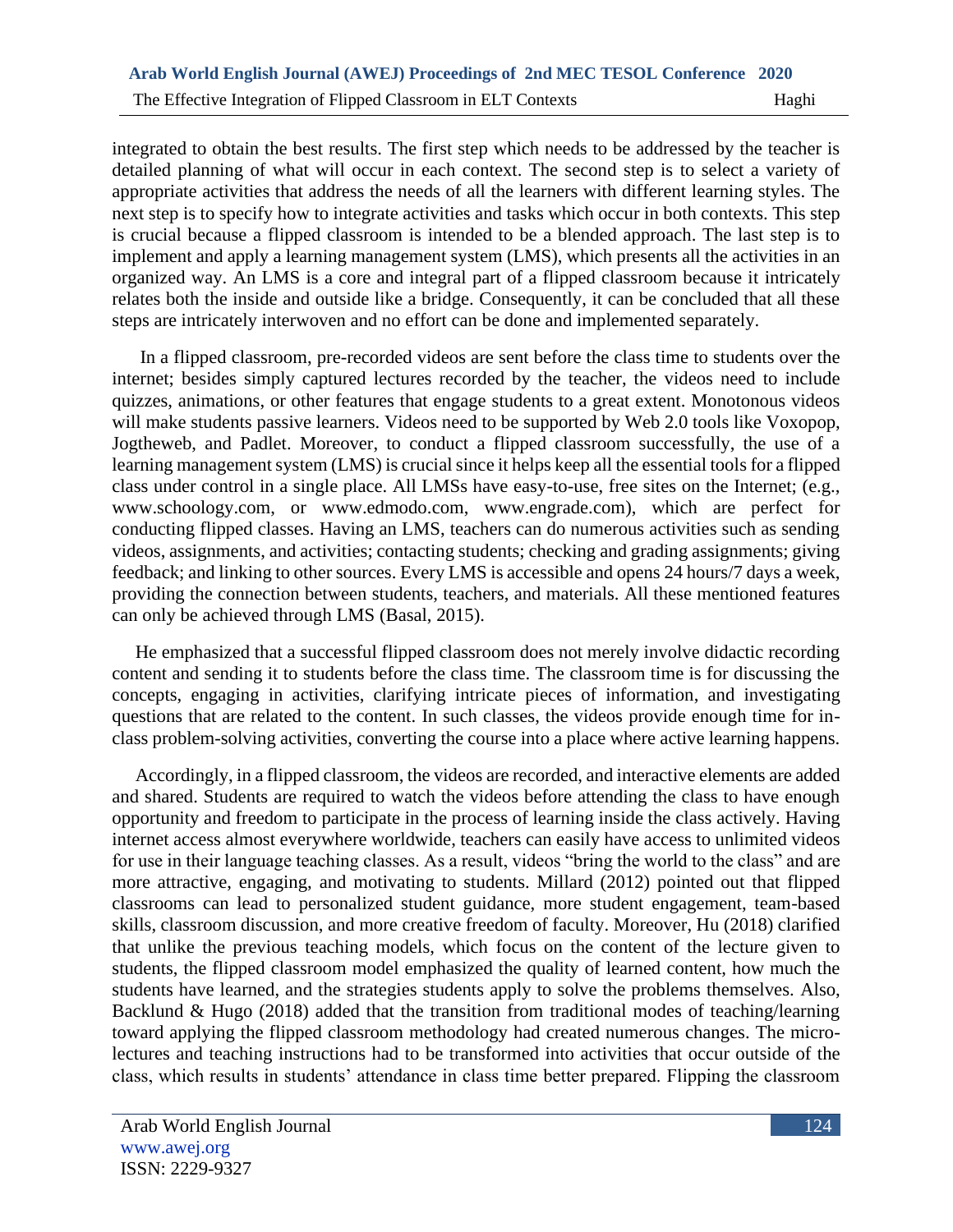requires a new perspective on teaching/learning methods and educational approaches adopted by practitioners.

# *Flipped Learning in English Language Teaching/Learning Contexts*

In English Language teaching/learning contexts, flipped learning may offer numerous benefits for teachers, practitioners, and students since the classroom time can be applied to do more interactive tasks, leading to a better understanding of the concepts (Basal, 2015). Uguten and Balci (2017) clarified that in recent years, the main focus is on the learners by creating a motivating, relaxed, and enjoyable learning context. As Sanal (2016a) adds:

There is a redoubled importance given to the learners in language teaching and learning contexts due to of the changing views in the field of second/foreign language learning (ESL/EFL). That is they are no more passive in their learning process. Their needs, interests, learning styles, and other individual differences are being taken into account by their teachers in the learning-teaching environment (as cited in Uguten & Balci, 2017, p.3).

Basal (2015) highlighted that in a flipped classroom, students watch the instructional videos and do the assignments outside the class and engage in activities inside the class. In foreign language teaching/learning contexts, such an approach has brought about numerous benefits for both students and teachers due to having the opportunity to do more interactive tasks. As Cetin (2015) suggested, motivation to learn new concepts and gain knowledge is significant for the success of teaching in higher educational contexts. In foreign language teaching/learning contexts, sticking to the flipped learning/teaching approach has brought about many benefits for both teachers and students because of having the opportunity to apply and do numerous interactive tasks.

Balaji (2018) stresses out that

Teaching should spur not only some activity but also creativity. In today's world, perspectives of English teaching is changing fast along with emerging acronyms such as TESR (Teaching Englis for Social Responsibilities and CLT2 (Communicative Language Teaching, Contextualized Language Teaching). In the 21st century; English teachers desire to combine various approaches and methodologies and to apply them to reap the goals of the course. Though this Eclectic approach largely depends on the nature of the lesson and students' ability, this charms the students and simplifies the work of the teachers. Flipping the classroom is one such approach that inspires the students, encourages them to selflearn, and thus shortens the work of the teacher" (P.75).

## *Advantages and Disadvantages of Flipped Learning*

Basal (2015) clarified that the flipped classroom could provide many benefits such as opportunities for more student-centered learning/free classroom time/chances for personalized learning/a continuous relation between teacher and student/increased motivation/a learning environment full of familiar tools/ variety in lecture content attuned to different learning styles. The participants in Basal's study (2015) indicated some benefits like advanced students' preparation, learning at one's own pace, increasing participation, and overcoming the limitations of class time.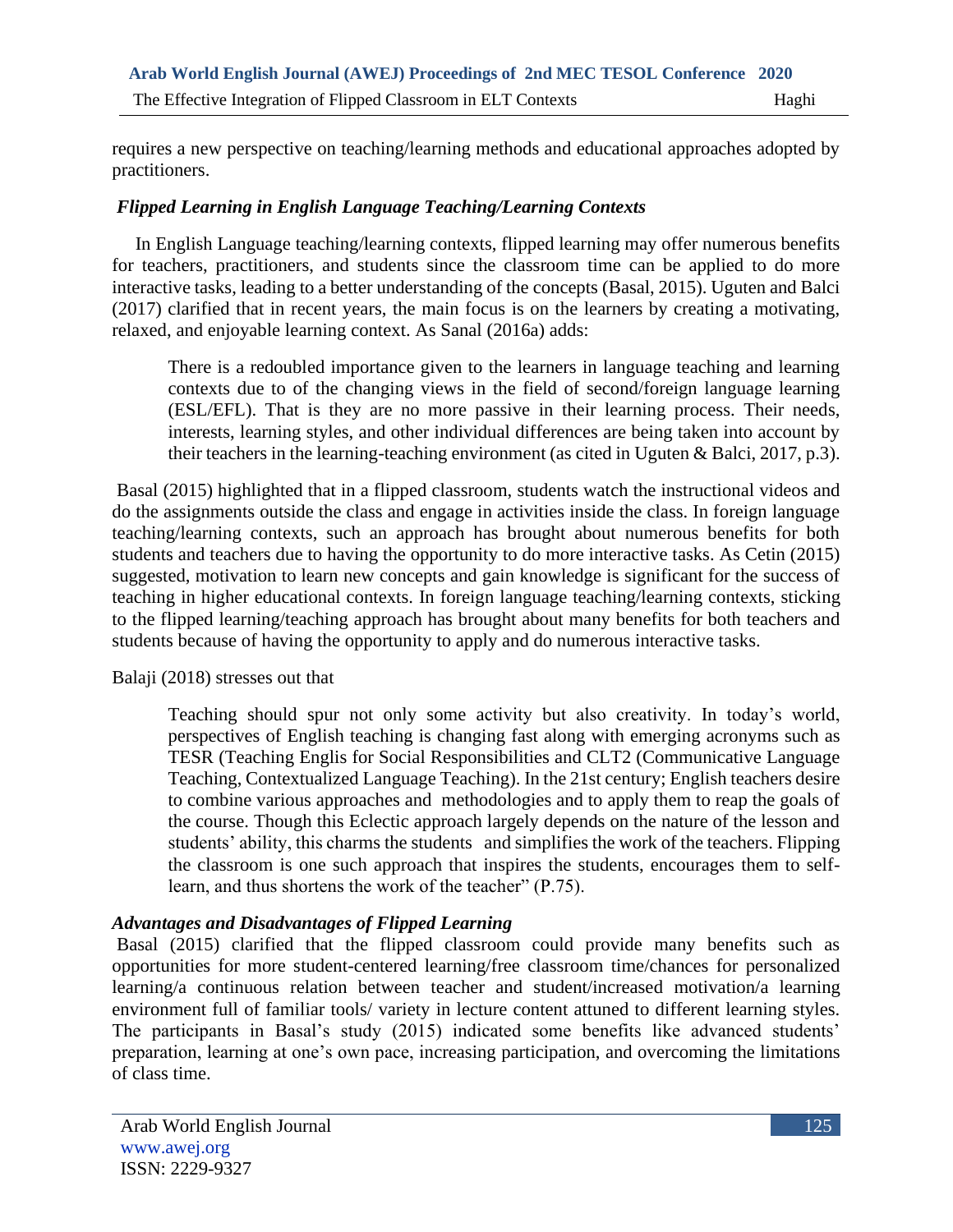The teacher's role is learning facilitator rather than being a class dominator. The teachers need to design and organize the class activities, guide and monitor the learners, evaluate the learners' performance besides preparing the pre-class instructional content. To accomplish these tasks, the top crucial priority is to stimulate motivation in students because students' motivation specifies the effects of autonomous learning, as the essence of the flipped classrooms. Some teachers fail to motivate their students. If they cannot stimulate, sustain, and enhance students' motivation effectively in the flipped classroom, it can be a total failure. Therefore, students are not able to complete the learning tasks and show no desire to take part in learning activities. As a result, he emphasized that teachers need to apply motivational strategies to reach the entire flipped learning context (Basal, 2015). He pinpointed that one of the significant drawbacks of the flipped learning model is facing technical issues. The success of a flipped classroom depends on the teacher who applies it. Teachers need to know about the underlying theories of flipped learning. They should be aware that flipped learning is not just adding lecture videos outside the classroom. Rather, selecting appropriate, engaging activities for the class-time, and having a constant connection with the students through using an LMS and other Web 2.0 tools are significant.

 Sue and Hou (2017) expressed that the flipped learning environment can be a great teaching model, but it is more likely to function insufficiently well or even fail due to these two reasons.

- First, few students possess the considerable cognitive drive to devote their total energy into their study throughout the whole learning process. The flipped classroom offers significant autonomy to learners, enabling them to control their space, time, and progress, which can improve and enhance their motivation and benefit their study. In contrast, autonomy is a double-edged sword. For students who do not possess motivation and self-discipline, freedom will be abused. For instance, some students listen to music or watch films at the same time that they are watching the learning videos before class. Without previewing the knowledge that the teacher assigns before the class, they cannot fully get involved in the classroom activities. They cannot accomplish the tasks assigned by the teacher successfully to internalize the knowledge. Therefore, full learning cannot be achieved.
- Second, teachers are not entirely aware of the significant role they have in the flipped classroom. Even some teachers fail to bring into play every element of the process of learning. A flipped classroom is not merely information transfer. Rather, it involves knowledge internalization, which requires spending more time on higher-order thinking skills like collaboration, problem-finding, design, and problem-solving as students tackle difficult problems, research, work in pairs or groups, and construct knowledge with the help of their peers and teachers.

Kerr (2020) pinpointed the 'Potential Advantages of Flipped Learning':

## 1- Personalization

- Helping with specific learning difficulties
- Self-pacing
- Offering a personal choice of study material
- Providing individual support

## 2- Active Learning

Arab World English Journal www.awej.org ISSN: 2229-9327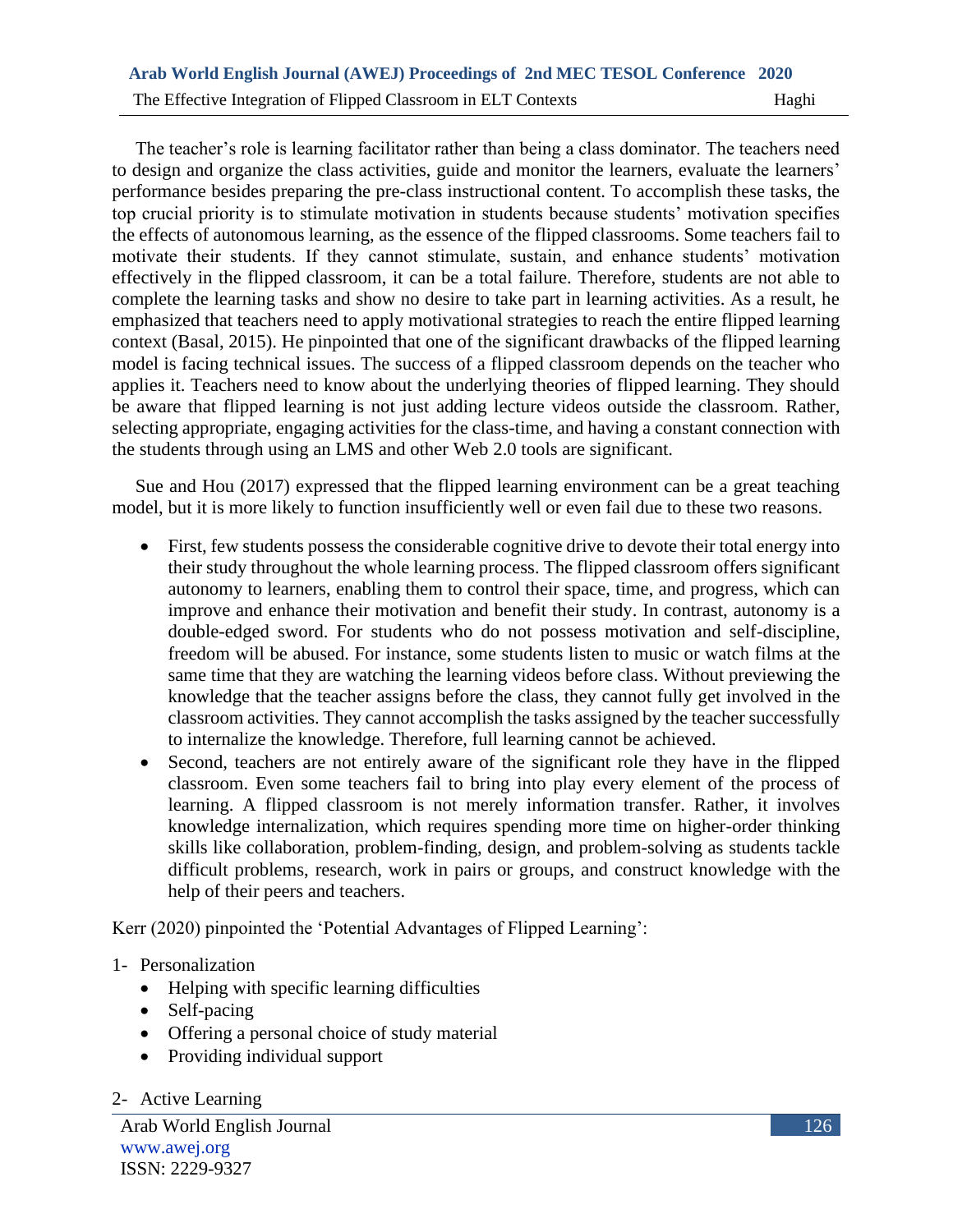The Effective Integration of Flipped Classroom in ELT Contexts Haghi

- Focusing on 'higher-order skills'
- Facilitating increased interaction between students
- Creating more opportunities for useful feedback
- 3- Engagement and Attitudes
	- Addressing classroom management issues
	- Encouraging learner 'ownership' of learning
	- Promoting contact between school and parents / carers

He also stressed out 'The Challenges of Flipped Learning' as:

- Non-completion of assigned work
- Technological issues
- Effective self-regulation
- Learner and teacher expectations

Most studies revealed that flipping a classroom, which has gained a lot of popularity, is a valuable and useful technique to have independent-autonomous learners and learner-centered classrooms due to having students who are actively involved in constructing knowledge and evaluation of their learning. On the other hand, it has some drawbacks when compared to other methods. For example, technology is crucial and more required both in and outside of the classroom. The teacher experiences more workload as deciding on the duration and place of recordings, the content, choice of the activities required for in-class, etc. (Uguten and Balci, 2017).

### **Previous Studies**

 To emphasize this topic, this study mainly focused on the literature review model. Many studies bring about detailed information about the advantages and disadvantages of teaching flipped classes. For example, Basal (2015) conducted a study to investigate the perceptions of 47 prospective English language teachers at a state university in Istanbul, Turkey, on flipped classrooms, and to discuss the application and implementation of flipped classrooms into an English language class. He concluded that English language teachers had positive perceptions about flipping the classes, which is an integral part of face-to-face courses.

 In a study conducted by Akaslan and Law (2016), data was collected from teachers and students studying in higher education institutions in Turkey. The attitudes of representative students and teachers towards e-learning were identified by using questionnaires and interviews. Consequently, the students' and teachers' responses were compared. A case-control study was used to specify the effectiveness of the flipped learning model. As a result, all the collected data illustrated that flipped learning and e-learning were more useful and practical than traditional education.

 In a study done by Kurt (2017) in a higher education institution in Turkey pretest-posttest quasiexperimental model was used. They focused on the implementation of the flipped model. A flipped classroom management course in a pre-service English teacher education program was measured against a class taught using the traditional teaching method. Sixty two participants among preservice teachers were selected in two intact classes, the control, and experimental groups. The results indicated that participants in the experimental group showed better learning outcomes and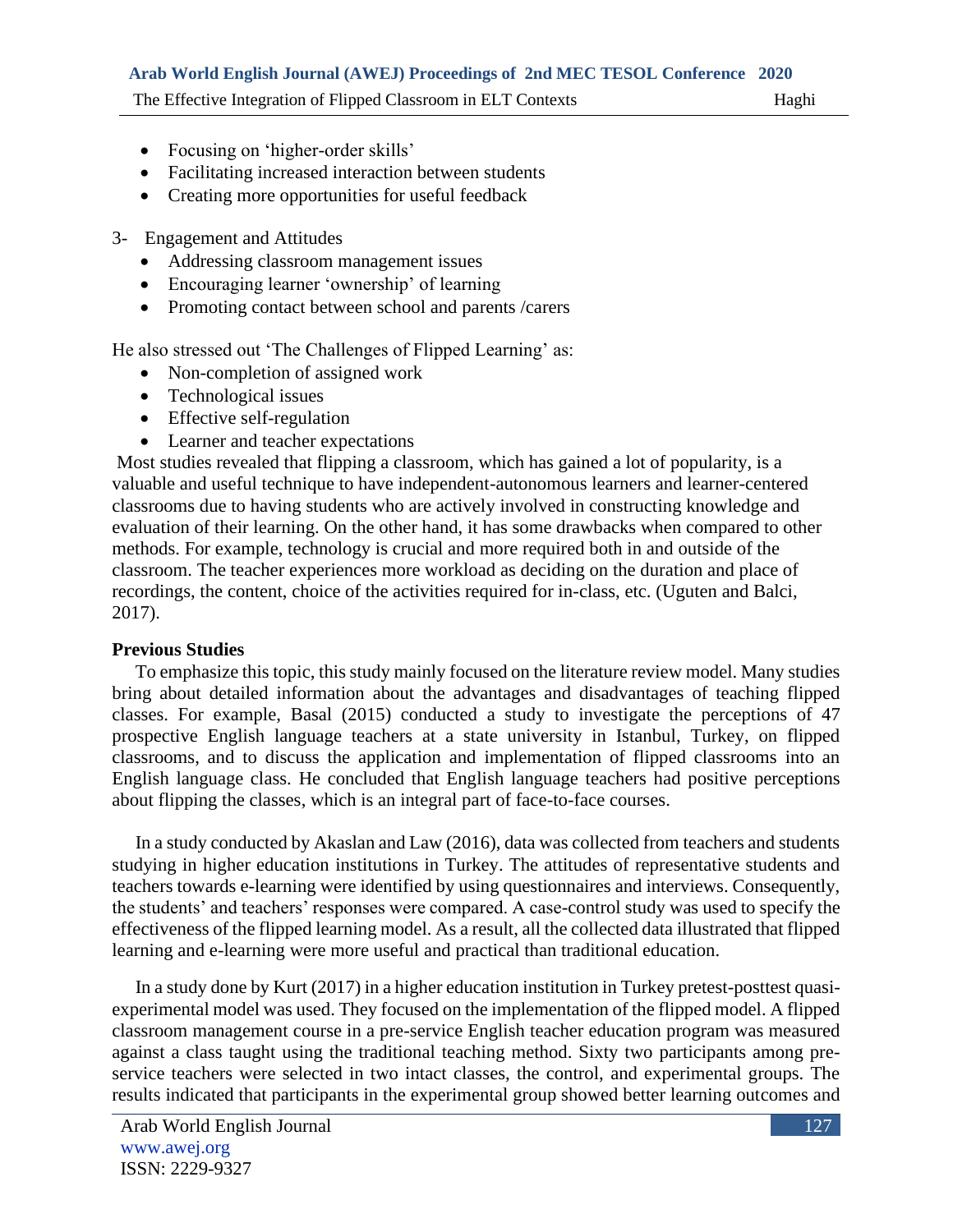a higher level of self-efficacy beliefs than the control group. Also, the perceptions of preservice teachers in the flipped classroom were positive.

 In another study conducted by Aydin and Demirer (2016), information about the tools used in every stage of the flipped class model was given and they presented the tools which can be used to eliminate the limitations of the flipped learning model. Content analysis was also applied to analyze the data in this study. The results revealed that flipped learning could be applied successfully to conduct classes, especially at higher educational levels.

 Koc (2016) conducted a study to identify the impact of flipped learning on the perceptions and attitudes of students towards technology. Two math lesson classes in 8th grade were chosen as the control and experimental group in this study. Both quantitative and qualitative data tools were selected to collect the data. As a result of this study, the students in the experimental group were enthusiastic about having a job which is related to technology.

 In another study conducted by Perez, Collado, Salmones, Herrero & Martin (2019), a causal model was applied using Structural Equation Modeling (SEM) to explore the effectiveness of flipped classroom and to understand students' satisfaction with this model (flipped learning), which could be influenced by the students' engagement in the flipped classroom activities as well as the task orientation of such activities and their complexity.

 They explored the 'effectiveness' of flipped classroom perceived by university students studying business communication. To reach this purpose, the authors applied three marketing and educational theories that have been traditionally used to understand the adoption of teaching innovations in higher educational contexts. The findings of this paper showed that "engagement theory," as one of the theoretical approaches, is the key indicator to understand the perceived effectiveness of flipped classes and students' satisfaction with the 'flipped classroom.' In this paper, the authors defended the essential role of 'students' engagement' in the flipped classes' success. Engagement theory, which was expressed in this study, reveals that students learn more by doing activities which they are highly engaged with since in this way they can absorb more information and internalize what they learn more powerfully and efficiently.

 Moreover, the empirical exploration of students' perceptions shed light on the fact that a 'flipped classroom' is hugely appreciated among university students, who score above five (out of seven) in terms of knowledge generation, skill development, and the improvement of learning motivation.

 Thus, the 'flipped classroom' is a practical teaching innovation in terms of higher education outcomes. The 'flipped classroom' is beneficial for boosting students' motivation to learn and participate in classroom activities. In addition to learning motivation, skill development, and knowledge generation are also key features to assure the perceived effectiveness of the 'flipped classroom.' The findings of the paper also confirm the role of students' engagement, task complexity, and task orientation as significant antecedents of perceived effectiveness and students' satisfaction.

 In this regard, while the theory suggests that the complexity of teaching innovation is negatively correlated with students' engagement, perceived effectiveness, and learning satisfaction, this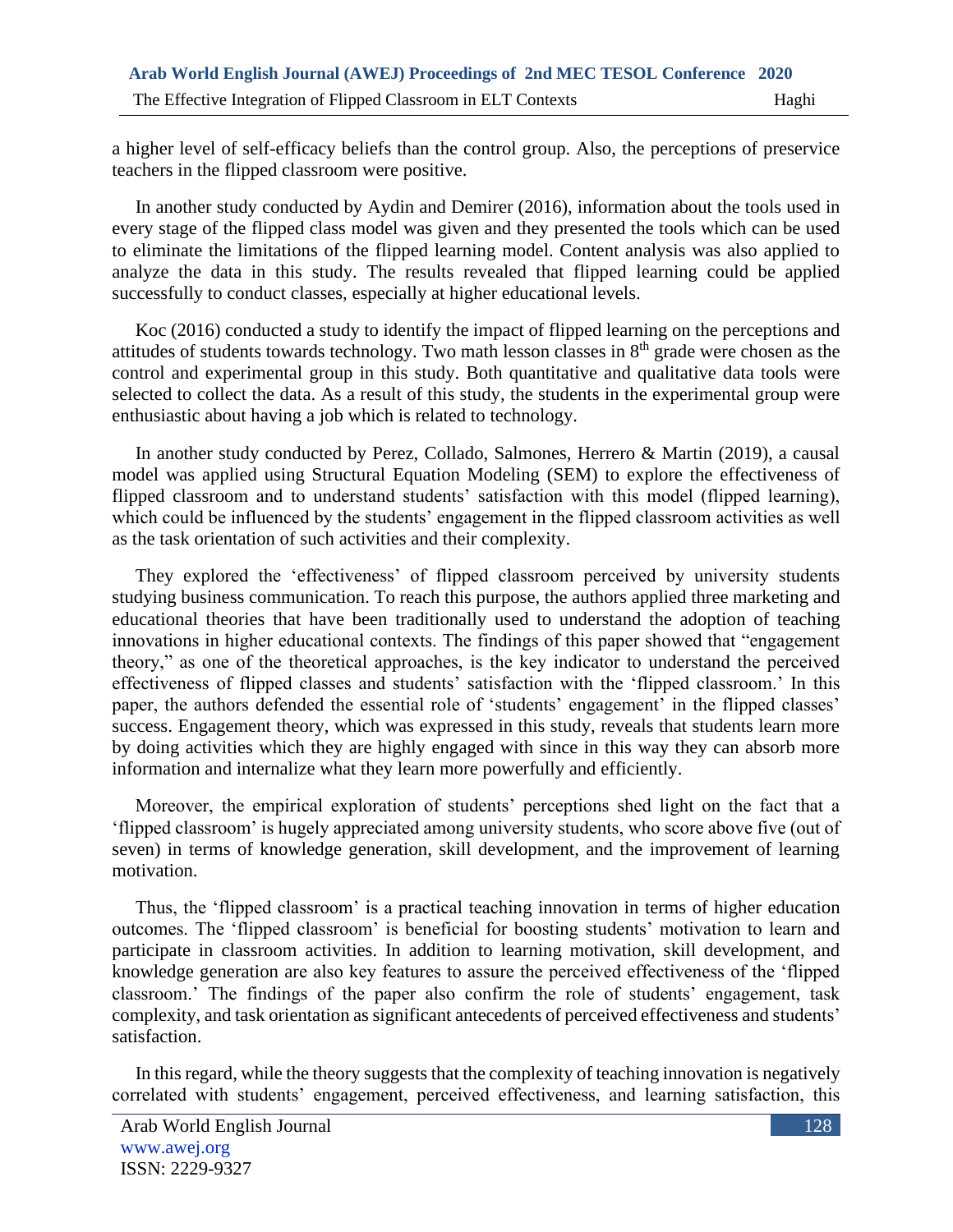research demonstrates the opposite effects, in the sense that complexity increases students' attention in the 'flipped classroom' activities and, consequently, it has indirect and positive impact on perceived effectiveness and students' satisfaction.

 The results and findings of the study confirm that the effectiveness of the 'flipped classroom' can be calculated by its influence and contribution to the improvement of students' knowledge and learning motivation, as well as their improvement in general skills. As a result, complexity and task-orientation of the flipped classroom and students' engagement in the flipped learning activities are the key factors that affect students' satisfaction and perceived effectiveness of this model.

 According to Perez et al. (2019), in higher educational contexts, 'flipped classroom' is a practical teaching innovation in terms of learning outcomes. It is considered especially beneficial for boosting students' participation in classroom activities and motivation to learn. Also, Cetin (2015) suggested that motivation to learn is an essential factor for teaching in higher educational contexts. Kerr (2020) added that one of the main objectives of flipped learning is to create opportunities for students to communicate during class time while working together to solve a problem. This is clearly in line with the primary role of language teachers as facilitators of meaningful communication between learners.

## **Discussion**

A primary concern which was revealed in the review of literature is the crucial need of having a multi-agent technological tool or apparatus to make the flipped learning convenient and applicable based on the learners' needs to solve and overcome the inherent upcoming issues in the application of this approach (Raphael et al. 2019). Another considerable concern of teachers and practitioners is the quality, and more importantly, the possibilities of using these apparatus and tools in flipped teaching/learning contexts (Hu, 2018).

 Besides all these, when providing this virtual support, practitioners and teachers must devote some inherent care with the application of the tools that empower this space-time coexistence in educational contexts. An online learning platform should support the creation and application of structured micro learning units, the implementation of various multimedia contents (audio, video, texts, images, etc.), the management and collection of external resources, the assignment of different tasks, having the crucial feature of easy-to-use functionalities for online communication, discussion, cooperation, and feedback (Koch et al. 2018). Besides facing operational difficulties in the application of these platforms of support in the flipped approach, another difficulty was demonstrated by Backlund and Hugo (2018); in their research in Sweden; they investigated the teachers' conceptions who develop and design pedagogical actions using the flipped approach. As a result, they revealed a diversity of concepts about who is being "inverted classroom." This, in turn, can create differences in the procedural and methodological approach of teaching in action. All respondents declared that they used this methodology in their classes. However, they did it and followed different purposes, and their approach was vastly different. Using the same term, it may reveal that these teachers applied and worked with the flipped classroom in similar ways, but the survey results showed they did not. The researchers demonstrated that "Herein lies the problem: Teachers say they flip their classrooms, which they do, but they do not share the same goals or approaches, just the term." (Bäcklund & Hugo, 2018, p. 462). Moreover, the researchers declared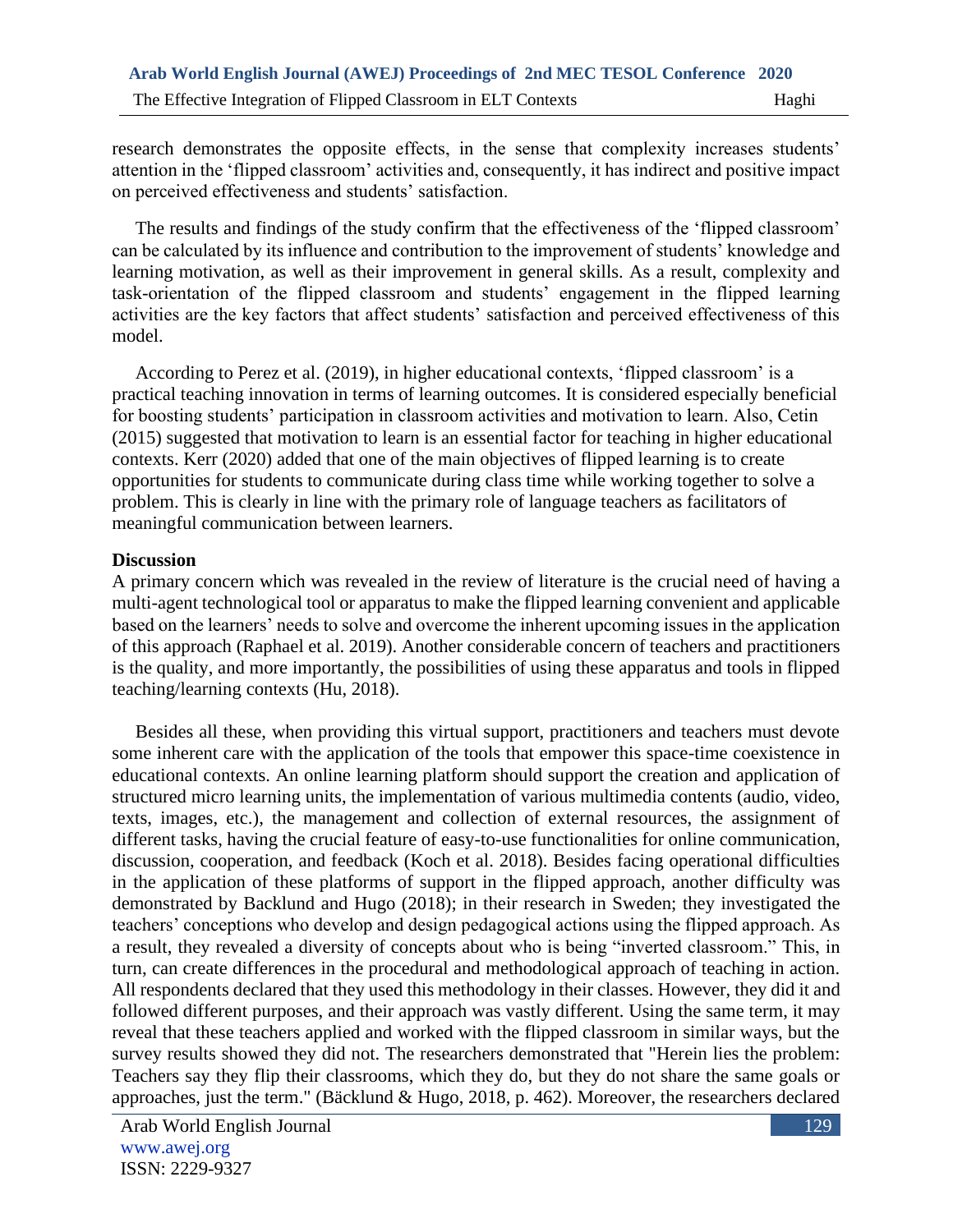that: "All of the informants express that they are flipping their classrooms because they are all using the method of the Flipped Classroom. However, to the nine informants in this research, they do not share the same goal with the method used" (Bäcklund & Hugo, 2018, p. 462). Despite the mentioned concerns, this literature review reveals that the pedagogical actions which were implemented were successful with the use of the flipped classroom method.

 As a result, numerous aspects of flipped learning have been investigated. However, much information about the performance of the students should be given. Consequently, to analyze and comprehend the usefulness of flipping a classroom, future research and studies should be dealt objectively with students' performance throughout a semester. Furthermore, much research needs to be done of how the teachers can assess students' performance. Should the traditional assessment methods be applied? Many studies should be done to investigate the most appropriate and useful evaluation techniques. At present, current literature has provided some limited insights into these issues.

## **Conclusion and Recommendations for Further Studies**

 Despite the existing limitations and drawbacks, it can be concluded that flipped classrooms may bring about numerous benefits both for ELT teachers and practitioners and students. Since videos can be both of the teacher himself/herself and real-life situations, students can have a chance to listen to both their teachers and native speakers. Balaji (2018) expressed that "The goal of higher education is not only widening the horizons of the knowledge of a person but also inspiring one to invent and discover (p. 77). Basal (2015) recommended that teachers can apply ready-to-use, rich content to share with the students. Also, he added that the flipped learning model is flexible because it allows the teachers to modify and change it considering the needs, conditions, and students' learning styles.

 Another considerable limitation is the activities that are used to implement the flipped learning model. Aydin and Demirer (2016) highlighted that sources of activities are limitless. In this regard, the careful selection of activities and tools are of great importance. Further research could be done related to the exercises used in this model to meet better understanding, which will consequently lead to better results.

 It can be confidently concluded that implementing an innovative teaching method such as the 'flipped classroom' may not be enough to guarantee its success. On the contrary, teachers emphasize ensuring the significant development of these class activities. For this purpose, teachers should create and implement continuous assessment methods of the acquisition of skills, knowledge, and students' motivation, which are the three pillars of the perceived effectiveness of the 'flipped classroom' in higher education. By doing this, teachers should not only focus on knowledge acquisition, which used to be one of the main goals of higher education.

 Consequently, this study proposes some critical implications for higher education teachers. First, teachers can improve the classroom environment by implementing the 'flipped classroom' activities because such activities are highly effective in terms of skill development, knowledge generation, and the improvement of learning motivation. Second, along this line, it suggests that one key factor in improving attention is task complexity. Accordingly, teachers should create activities with a certain degree of complexity because they improve the students' concentration in the 'flipped classroom' activities. Too simple activities become routine and do not require the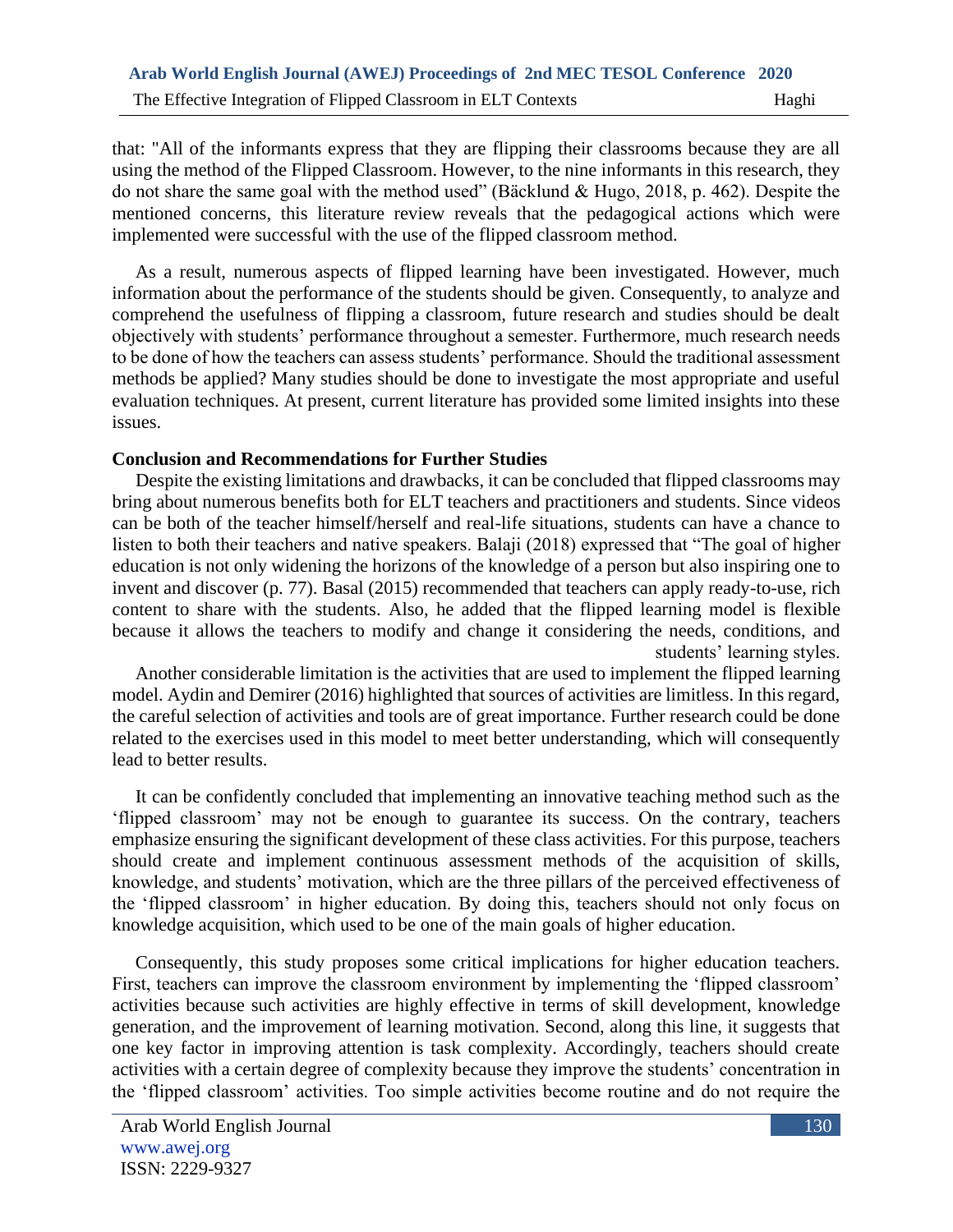students to make an extra effort, reducing their engagement and jeopardy the perceived effectiveness of the technique and students' satisfaction. Third, methodologies, processes, and tools that teachers apply every day must be renewed to update the instructional contents, which are in line with the qualities of the current situation and the learners' reality. Next, teachers need to implement methodologies that imply the use of digital means. And finally, we need to raise awareness of educational practitioners and professionals to continue upgrading the contents and encourage them to meet the quality standards at a period characterized by continuous changes and meet the requirement of the fast evolution and development of the current society where we live, a clear fact which affects the learning results of the students.

## **About the Author:**

**Maryam Haghi** is a senior lecturer in Middle East College in Muscat, Oman. She's studied ELT (English Language Teaching)/BA & MA. She's been teaching in colleges and universities for more than 17 years. She's interested in Teacherpreunership/Professional Development in Language Teacher Education/Self- efficacy/Learner Autonomy concepts to do research on. She's a CELTA-certified English lecturer from Cambridge University Press, ESOL. The ORCID ID <https://orcid.org/0000-0002-1926-9275>

### **References**

- Akaslan, D. & Law, E. L. (2016). A Model for Flipping Electrical Engineering with E-learning Using a Multidimensional Approach*. Turkish Journal of Electrical Engineering and Computer Sciences 24* (5), 3419-3431. DOI: [10.3906/elk-1411144](https://www.researchgate.net/deref/http%3A%2F%2Fdx.doi.org%2F10.3906%2Felk-1411-144?_sg%5B0%5D=Rgn3slC5anbFdmfs-3XxG76p8d0MUtYLOQnzbknF3aTZkOZDBeM5Az8xu_sb_K62MMIqEb2diUso44AQZbYJo-wfUQ.5ZwKmNhoDXQndSsfWiSah61cg7RbpkUkiJPuEH2OlyU3Bo1a-HQXcYLUHdarH_tHrvmKCX8OIE0uSJzoslCnXQ)
- Arnold-Garza, S. (2014). The Flipped Classroom Teaching Model and its Use for Information Literacy Instruction. *Communication in Information Literacy, 8* (1), 7-22.

DOI:10.15760/comminfolk.2014.8.1.161

- Aydın, B., & Demirer, V. (2016). Flipping the Drawbacks of Flipped Classroom: Effective Tools and Recommendations. *Journal of Educational and Instructional Studies in the World, 6 (1), 33-40.* Available at [https://arastirmax.com/tr/system/files/dergiler/116392/makaleler/6/1/arastirmax](https://arastirmax.com/tr/system/files/dergiler/116392/makaleler/6/1/arastirmax-%20%20%20%20%20%20%20flipping-drawbacks-)[flipping-drawbacks-f](https://arastirmax.com/tr/system/files/dergiler/116392/makaleler/6/1/arastirmax-%20%20%20%20%20%20%20flipping-drawbacks-)lipped-classroom-effective-tools-and-reccomendations.pdf
- Balaji, A. (2018). Flipping the Classroom in ELT Context. *International Journal of Scientific Research Review 7 (1),* 75-77. Available at
- https://www.researchgate.net/publication/322477517\_Flipping\_the\_Classroom\_in\_ELT\_ContextBaşal, A. (2015). The Implementatıon of a Flıpped Classroom in Foreıgn Language Teachıng. *Turkish Online Journal of Distance Education, 16*(4), 28-37. Available at [http://tojde.](http://tojde/) anadolu.edu.tr/yonetim/icerik/makaleler/1215published.pdf
- Bergmann, J., & Sams, A. (2014). Flipped Learning: Gateway to Student Engagement. *British Journal of Educational Technology, 46* (6), 28-43. Available at [https://bera](https://bera-journals.onlinelibrary.wiley.com/doi/10.1111/bjet.1236)[journals.onlinelibrary.wiley.com/doi/10.1111/bjet.1236](https://bera-journals.onlinelibrary.wiley.com/doi/10.1111/bjet.1236)
- Bloom, B. S. (1969). Taxonomy of Educational Objectives: The Classification of Educational Goals: By a Committee of College and University Examiners: Handbook 1*. David McKay*. Boston: Addison-Wesley Longman.
- Backlund, J., & Hugo, M. (2018). The Paradox of the Flipped Classroom: One Method, Many Intentions. *Problems of Education in the 21st Century, 76 (4),* 1-4. DOI:10.33225/PEC/18.76.451
- Çetin, B. (2015). Academic Motivation and Approaches to Learning in Predicting College Students' Academic Achievement: Findings from Turkish and US Samples*. College Teaching & Learning, 12* (2), 141-150. DOI:<https://doi.org/10.19030/tlc.v12i2.9200>